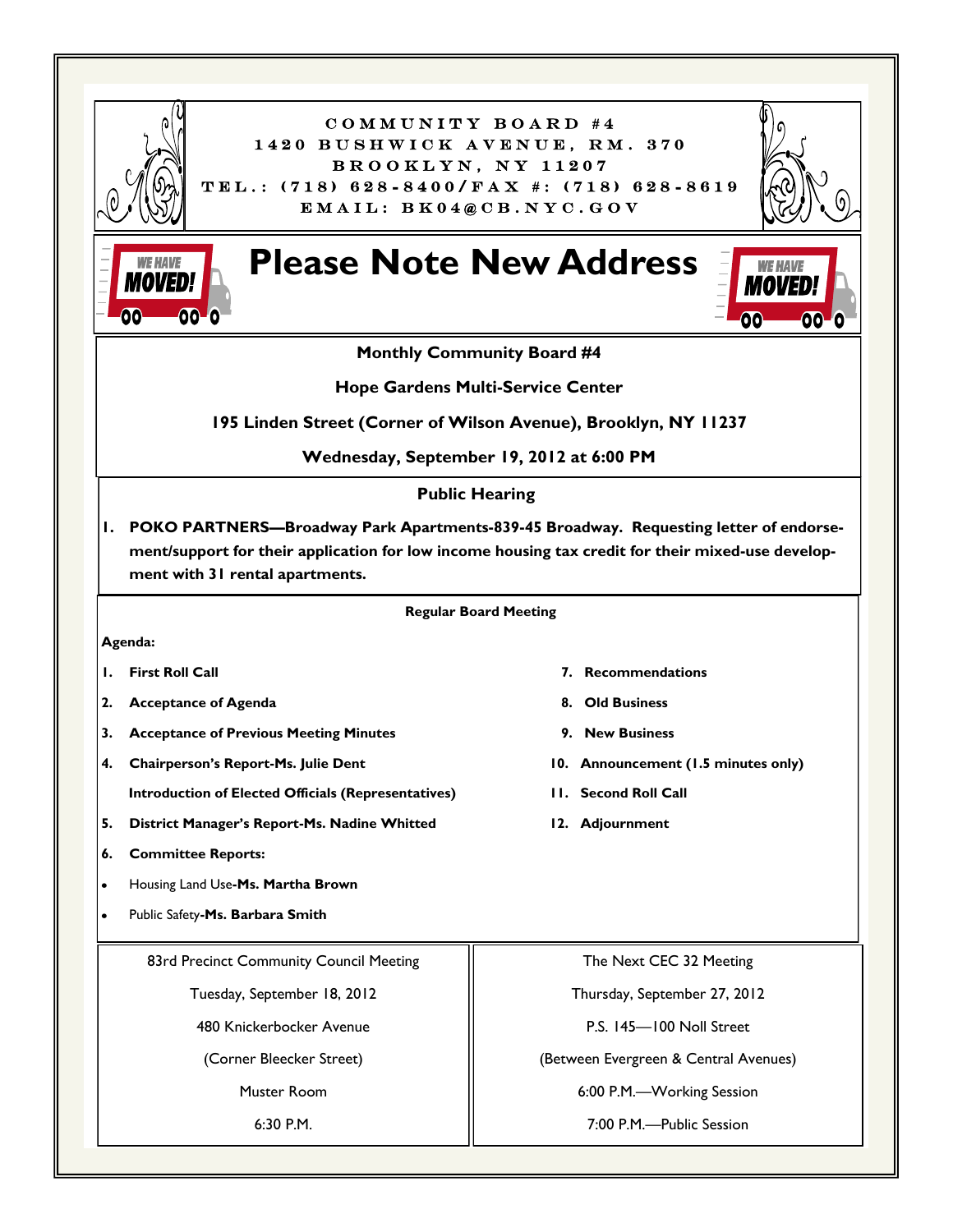| Page 2<br><b>Community Board #4</b><br>September                                                                                                                                                                                                                                                                                                                                                                                                                                                                                                                                                                                                                                         |  | September                                                                                                                                                                                                                                                                                                                                                                                                                                                                                                                                                                                                                                                                                                                                                                                                                                                                                     |
|------------------------------------------------------------------------------------------------------------------------------------------------------------------------------------------------------------------------------------------------------------------------------------------------------------------------------------------------------------------------------------------------------------------------------------------------------------------------------------------------------------------------------------------------------------------------------------------------------------------------------------------------------------------------------------------|--|-----------------------------------------------------------------------------------------------------------------------------------------------------------------------------------------------------------------------------------------------------------------------------------------------------------------------------------------------------------------------------------------------------------------------------------------------------------------------------------------------------------------------------------------------------------------------------------------------------------------------------------------------------------------------------------------------------------------------------------------------------------------------------------------------------------------------------------------------------------------------------------------------|
| <b>Planned Service Changes</b><br><b>M</b> Knickerbocker Avenue<br><b>Temporary Station Closure</b><br><b>ALL TIMES</b><br>Effective 12:01 AM, Saturday, August 18, 2012<br>until Early 2013<br>Trains skip Knickerbocker Avenue in both direc-<br>tions.<br><b>Travel alternatives:</b><br>Use nearby stations instead:<br><b>Central Avenue M</b><br><b>Myrtle-Wyckoff Avenues L M</b><br>Myrtle Avenue J M Z<br><b>DeKalb Avenue L</b><br><b>B54</b> buses are available for connecting service be-<br>$\bullet$<br>tween Knickerbocker Avenue and nearby M.<br>Overnight, additional shuttle bus service will supple-<br>$\bullet$<br>ment the B54 route between the Myrtle Avenue J |  | Cambios planificados en el servicio<br><b>Knickerbocker Avenue</b><br>M<br>Cierre temporal de la estacion<br><b>TODOS LOS HORARIOS</b><br>En vigencia a partir de las<br>12:01am, el Sabado 18 de Agosto de<br>2012 y hasta principios de 2013<br>Los trenes pasaran por alto Knicker-<br>bocker Avenue en ambas direcciones.<br>Alternativas de viaje:<br>En su lugar, utilice las estaciones cercanas:<br><b>Central Avenue M</b><br>Myrtle-Wyckoff Avenues L M<br>Myrtle Avenue J M Z<br><b>DeKalb Avenue L</b><br>Los autobuses B54 estaran disponibles para<br>el servicio de transbordo en Knickerbocker<br>Avenue y en las estaciones M cercanas.<br>Durante la noche, servicio adicional de auto-<br>bus de enlace prestaria servicio por la ruta de<br>la B54 entre las estaciones Myrtle Avenue<br>J M Z y Myrtle-Wyckoff Avenues L M.<br>Durante este tiempo, use los autobuses de |
| M Z and Myrtle-Wyckoff Avenues L M stations.<br>During this time, use shuttle buses for connections<br>with J service to/from Manhattan at the Myrtle<br><b>Avenue J M Z station.</b><br>Reminder, during overnight hours and weekends,<br>regularly scheduled M service operates between the<br>Myrtle Avenue J M Z and Metropolitan Avenue<br>M stations only. Z services operates weekday rush<br>hours only.                                                                                                                                                                                                                                                                         |  | enlace para hacer conexiones con el servicio<br>de la linea J hacia/desde Manhattan en la es-<br>tacion de Myrtle Avenue J M Z.<br>Recuerde que durante las noches y los fines<br>de semana, el horario regular del servicio del<br>M opera solamente entre las estaciones de<br>Myrtle Avenue J M Z y Metropolitan<br>Avenue M. El servicio de la linea Z opera<br>solamente las horas pico durante los dias de<br>semana.                                                                                                                                                                                                                                                                                                                                                                                                                                                                   |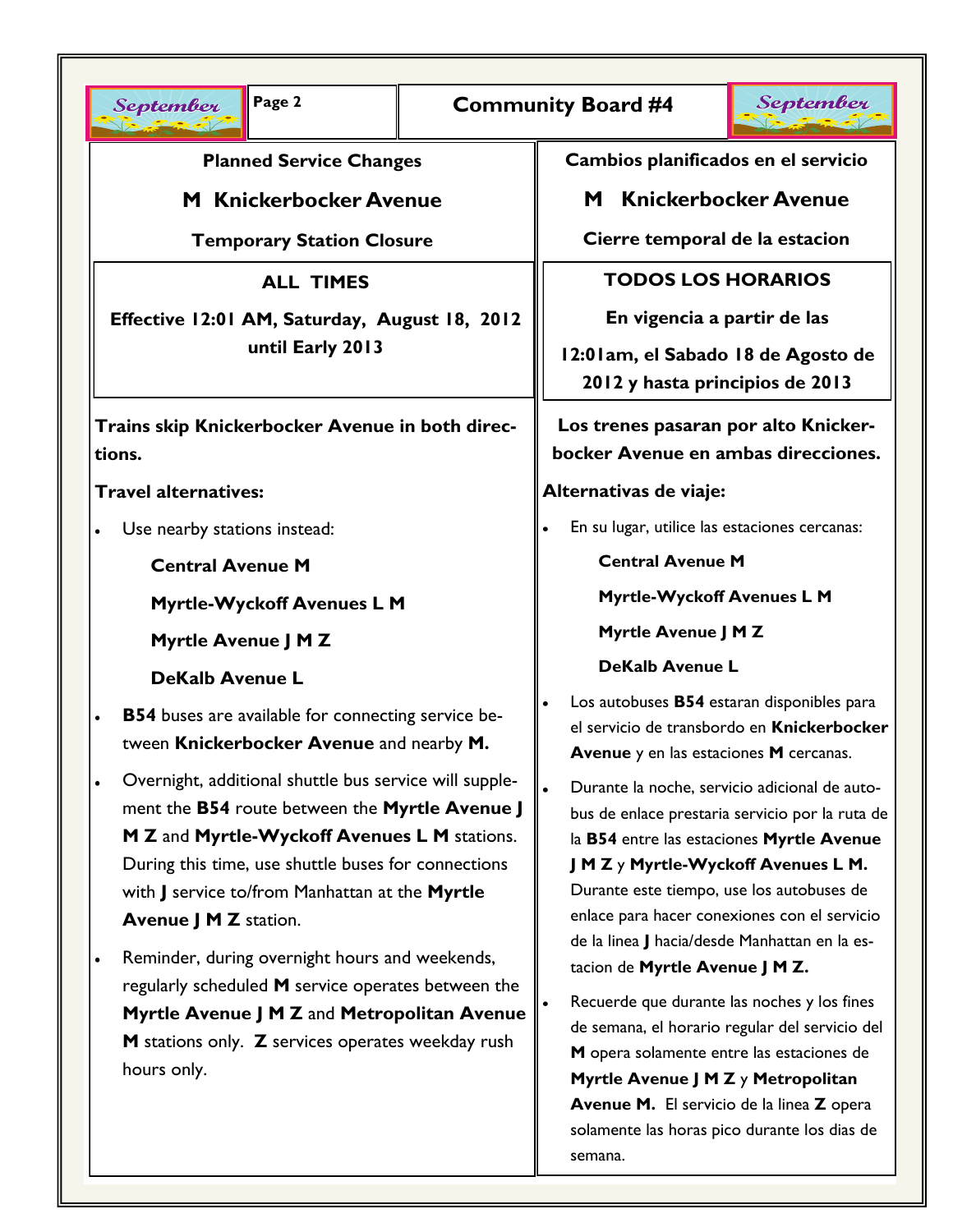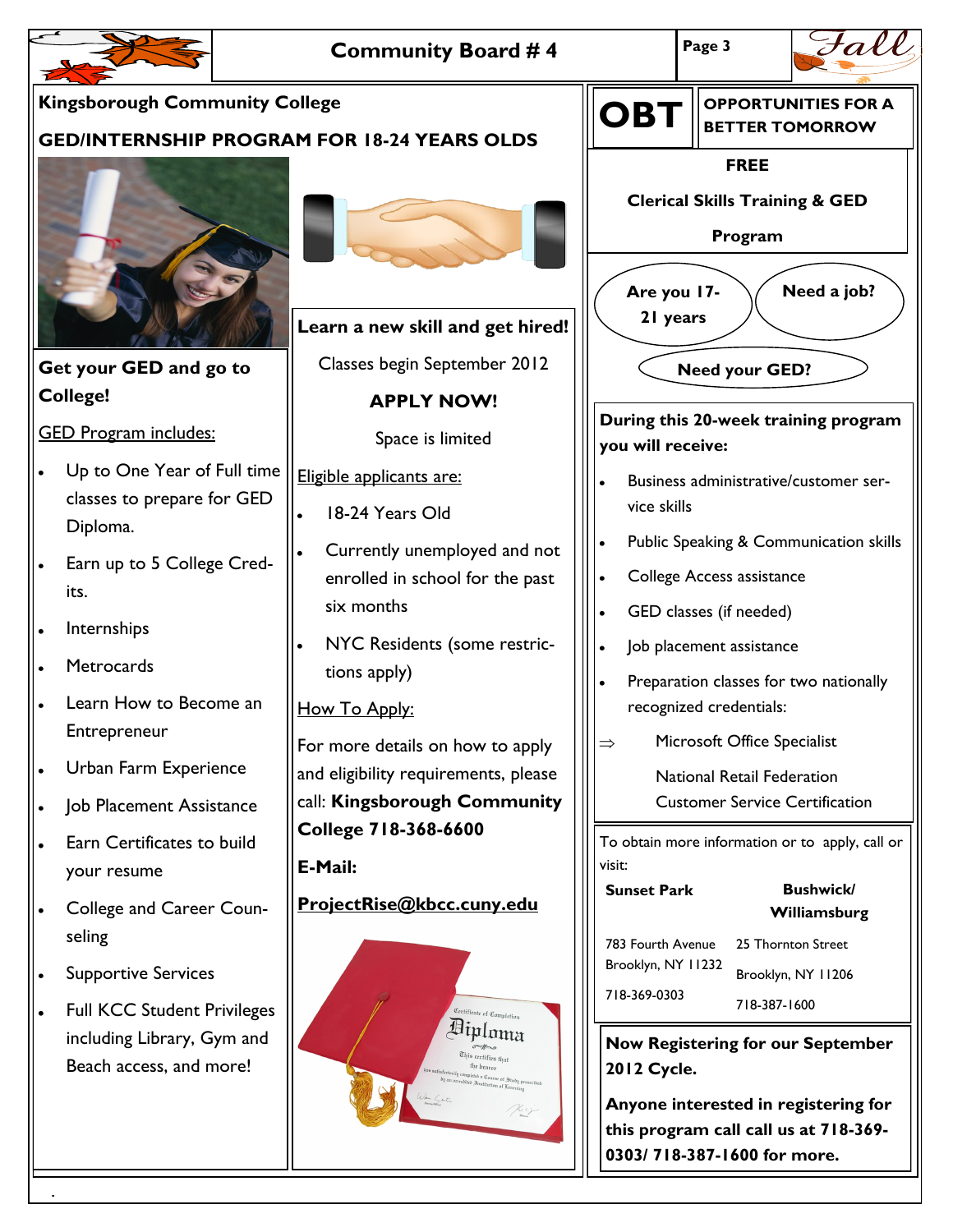

## **Social Security Card Center**

**If you live or receive mail in the Bronx, Brooklyn, Manhattan or Queens, N.Y.** you must apply in-person or by mail to a Social Security Card Center for an original or replacement Social Security card.

**NOTE: If you are age 12 or older and have never received a Social Security number, you must apply in person.**

**Si usted vive o recibe correspondencia en el Bronx, Brooklyn, Manhattan o Queens, N.Y. debe ir en persona** o enviar por correo a un Centro de Tarjetas de Seguro Social para solicitar una tarjeta de Seguro Social original o de reemplazo.

**NOTA ACLARATORIA: Cualquier persona mayor de 12 anos de edad y nunca ha tenido un numero de Seguro Social, debe presentarse en persona.**

**For all other Social Security services, call 1 (800) 772-1213 (Voice) or 1 (800) 325-0778 (TTY) or visit Social Security online at www.socialsecurity.gov.**

**Para cualquier otro asunto de Seguro Social, llame al 1 (800) 772-1213 (Voz) o 1 (800) 325-0778 (TTY).**

**Tambien puede visitar al Seguro Social por Internet en** 

**www.segurosocial.gov**

**Brooklyn**

**Social Security Card Center**

**154 Pierrepont Street**

**Sixth Floor**

**Brooklyn, NY 11201**

**Monday to Friday**

**7:00 am to 4:00 pm**

**By Subway: 2,3,4, or 5 to Borough Hall**

**N or R to Court Street; A, C, or F to Jay St** 

**MetroTech.**

**By Bus: B25, B26, B38, B41, B52 or B103 to Cadman Plaza West-Montaque St.**

## **Violin Lessons**

**Summer and Fall 2012**

**GROUP CLASS "Intro to Music** 

**through Violin!"**

**Individual Violin Lessons** 



**Sundays At St. Paul's**

**Lutheran Church**

## **592 Knickerbocker Avenue (Corner Palmetto St)**

- 10:45am-11:30am Intro to Violin, ages 4-6
- 11:30am-12:20pm Intro to Violin, ages 7-11
	- From 12:30pm Individual 30min. Lessons

**Conditions: \$5 per lesson (group), \$12 per lesson (indiv). After 1 trial lesson commit to a term. Necessary purchases for violin students: violin (approx. \$100 for 1/4, 1/2, \$150 for 3/4 , full size), book, pads, strings. You get help with ordering these items.**

**Please contact sister Eva for sign-up and questions: (347) 336-0066 or eva.vossmerbaumer@gmail.com**



Due to new regulations required by the Mayor's Office Street Activity Permit Office (SAPO) all street closing applications **must be submitted three (3) months in advance starting in 2013**.